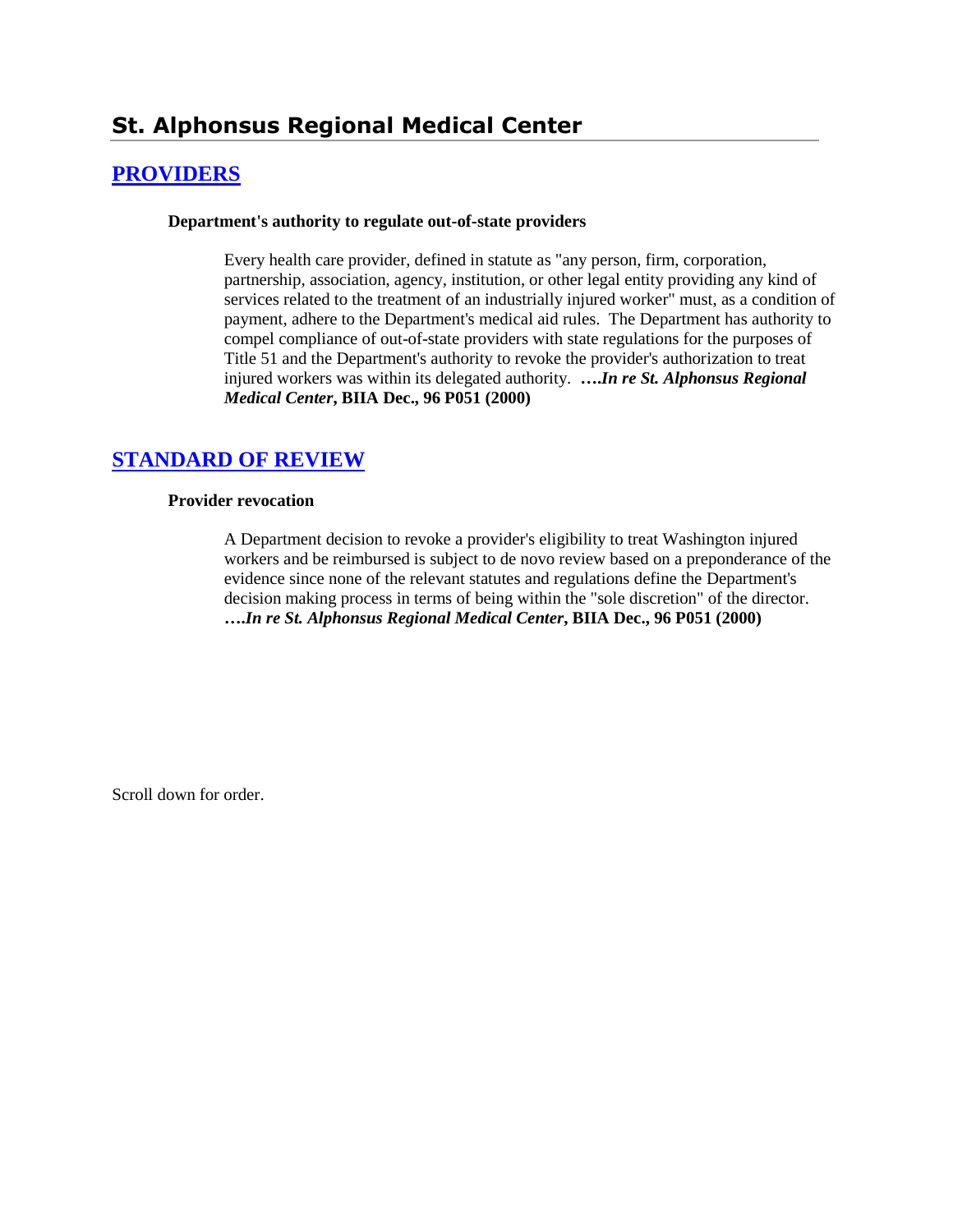## **BEFORE THE BOARD OF INDUSTRIAL INSURANCE APPEALS STATE OF WASHINGTON**

**) )**

**)**

**IN RE: ST. ALPHONSUS REGIONAL MEDICAL CENTER**

**DOCKET NO. 96 P051**

### **PROVIDER NO. 26199 ) DECISION AND ORDER**

APPEARANCES:

Provider, St. Alphonsus Regional Medical Center, by Hall, Farley, Oberrecht & Blanton, P.A., per Phillip S. Oberrecht

Department of Labor and Industries, by The Office of the Attorney General, per M. Catherine Walsh and Lori Oliver-Hudak, Assistants

The provider, St. Alphonsus Regional Medical Center, filed an appeal with the Board of Industrial Insurance Appeals on July 5, 1996, from an order of the Department of Labor and Industries dated July 1, 1996. The order, pursuant to WAC 296-20-015(4)(h)(ii), terminated St. Alphonsus' eligibility to participate as a provider of services, or to be paid under any provider number for service provided to workers covered under Title 51, RCW effective October 1, 1996. **AFFIRMED.**

## **PRELIMINARY AND EVIDENTIARY MATTERS**

Pursuant to RCW 51.52.104 and RCW 51.52.106, this matter is before the Board for review and decision on a timely Petition for Review filed by the Department to a Proposed Decision and Order issued on November 30, 1999, in which the order of the Department dated July 1, 1996, was reversed and remanded to the Department with direction to reinstate the provider number of St. Alphonsus Regional Medical Center retroactive to October 1, 1996.

41 42 43 44 45 46 47 The Board has reviewed the evidentiary rulings in the record of proceedings and finds that no prejudicial error was committed and the rulings are affirmed except for the rulings made on page 46 and 47 of Steve Farden's testimony. The hearsay objections are sustained and the testimony stricken beginning at page 46 through 52.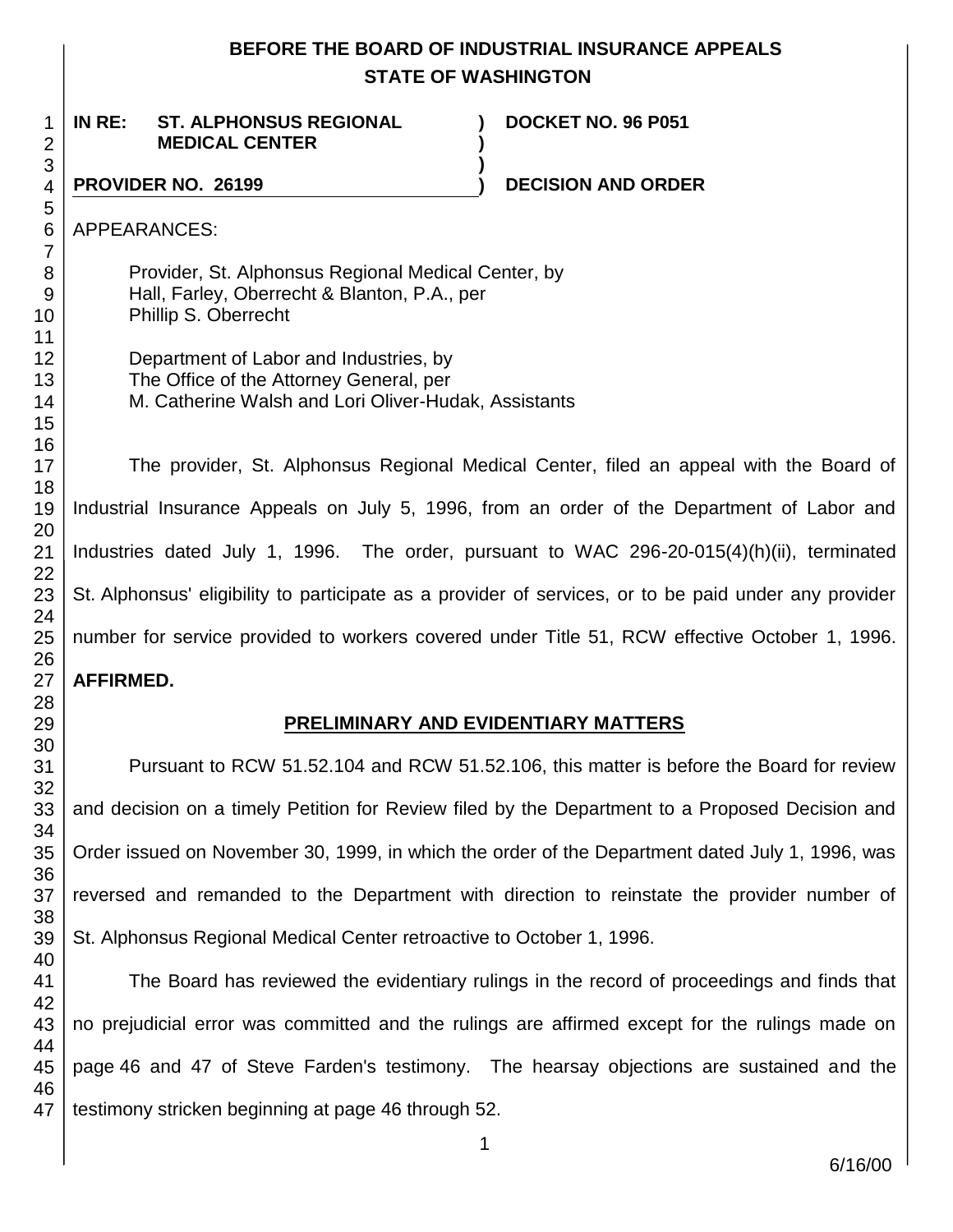#### **DECISION**

There are two issues in this appeal. The first issue is whether an out-of-state medical provider who treats injured workers covered by the provisions of RCW 51 is also subject to the provisions of Title 51 and administrative rules promulgated by the Department of Labor and Industries. The second issue is whether the Department's termination of the provider number issued to St. Alphonsus Regional Medical Center (St. Alphonsus) for violating the provisions of WAC 296-20-022 and WAC 296-23A-165 by order of July 1, 1996, was correct. We have granted the Department's Petition for Review because we believe the Department has the authority and jurisdiction over an out-of-state provider when the provider has provided services and requested payment from the Department under Title 51. Although we recognize the gravity of the Department's action, we find that the Department was correct in revoking the provider number of St. Alphonsus and we affirm the Department order.

St. Alphonsus began providing medical treatment and services for Washington injured workers in 1984. Bills for payment of medical services submitted by St. Alphonsus to the Department were paid as billed until the late 1980s when the Department promulgated administrative regulations for health care cost containment and reimbursement programs pursuant to legislative mandate. St. Alphonsus contends that Washington law does not extend to them because St. Alphonsus is in Idaho, and therefore the Department is obligated to pay 100 percent of the actual billed charges for reasonable and necessary medical services rendered by an out-of-state provider. St. Alphonsus argues that the Department lacks the authority to reduce the bills charged by an out-of-state provider. St. Alphonsus also argues that it did not violate WAC 296-20-022 and WAC 296-23A-165 when billings were inadvertently mailed to injured workers. We disagree with St. Alphonsus' assertions.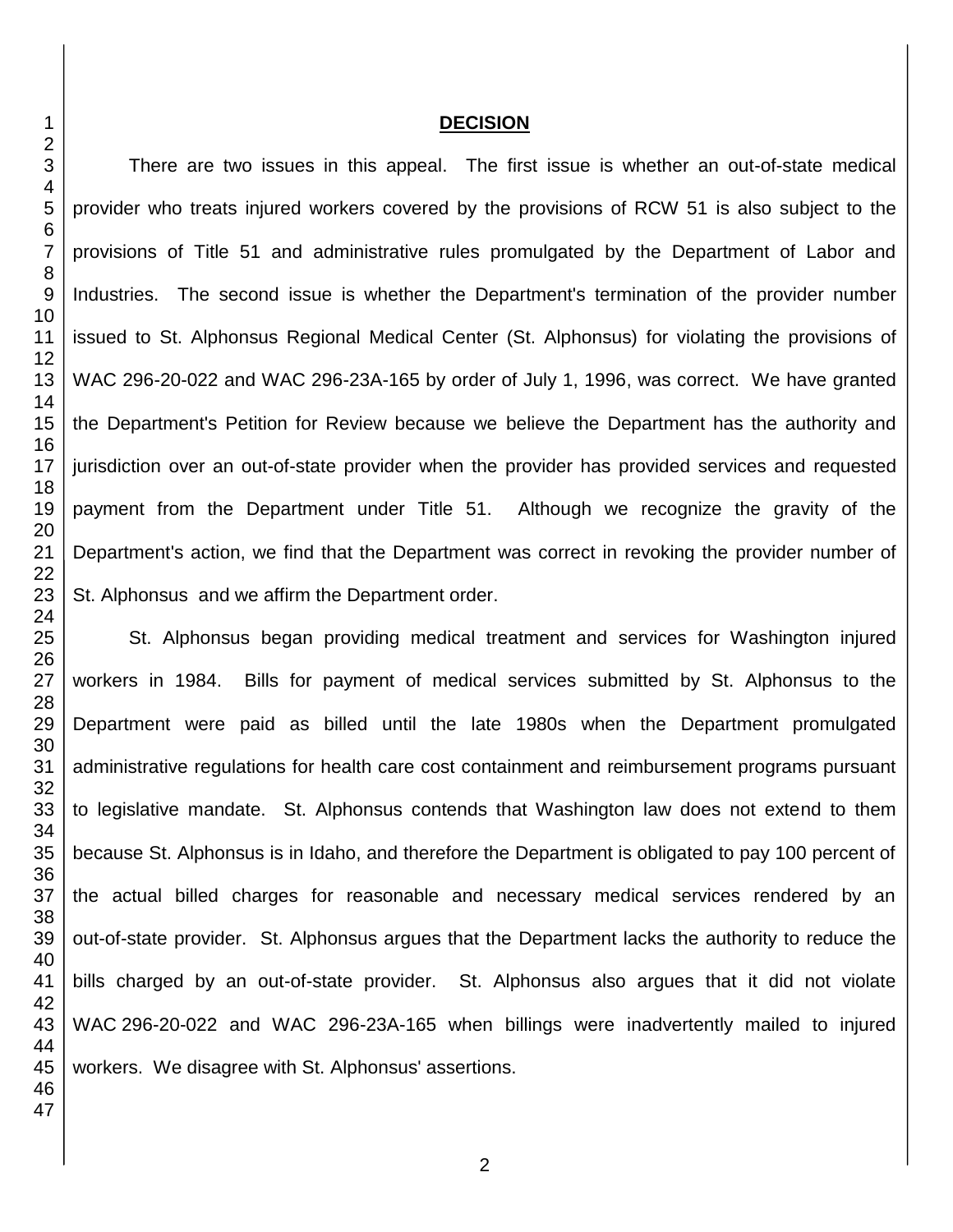St. Alphonsus raises an equal protection argument claiming unequal treatment by the Department because it reimburses less of the charged amount if the provider is in a state bordering Washington. Thus, the contention is that the reimbursement scheme "favors" out-of-state providers other than those in states bordering Washington (Oregon and Idaho). The record is not developed as to why the rule reimburses Oregon and Idaho providers on a different basis from other out-of-state providers. The record demonstrates that the parties expended considerable energy presenting evidence as to and debating the relative inequities of the Department's reimbursement policies and regulations, including the "percentage of allowed charge" (POAC) payment system and use of "diagnostic related groups" (DRG). Because we determine that the Department has the authority to regulate out-of-state providers, such as St. Alphonsus, we decline to second-guess the Department on the details of implementation. While we can speculate as to any number of reasons why the rule might differentiate in this way, this Board does not have the authority to review whether statutes and rules are constitutional.

We further note that the litigation brought in the Idaho state courts by St. Alphonsus against the Department's reimbursement policy resulted in the Idaho Supreme Court holding that Idaho lacked jurisdiction to make the determination. *St. Alphonsus Regional Medical Center v. State of Washington,* 123 Idaho 739, 52 P.2d 491 (1993). The Idaho Supreme Court found:

> Washington neither instigated nor attempted to foster its relationship with St. Alphonsus. St. Alphonsus voluntarily chose to participate in Washington's worker's compensation system by treating Washington patients and sending the bill to Washington. St. Alphonsus then voluntarily chose to continue participating in the program after being apprised of the change in the repayment rate.

> Washington's decision to apply a POAC rate and its subsequent application of this rate to out-of-state providers was done in furtherance of its own worker's compensation system, irrespective of its contacts with Idaho, and is within its province as a sovereign.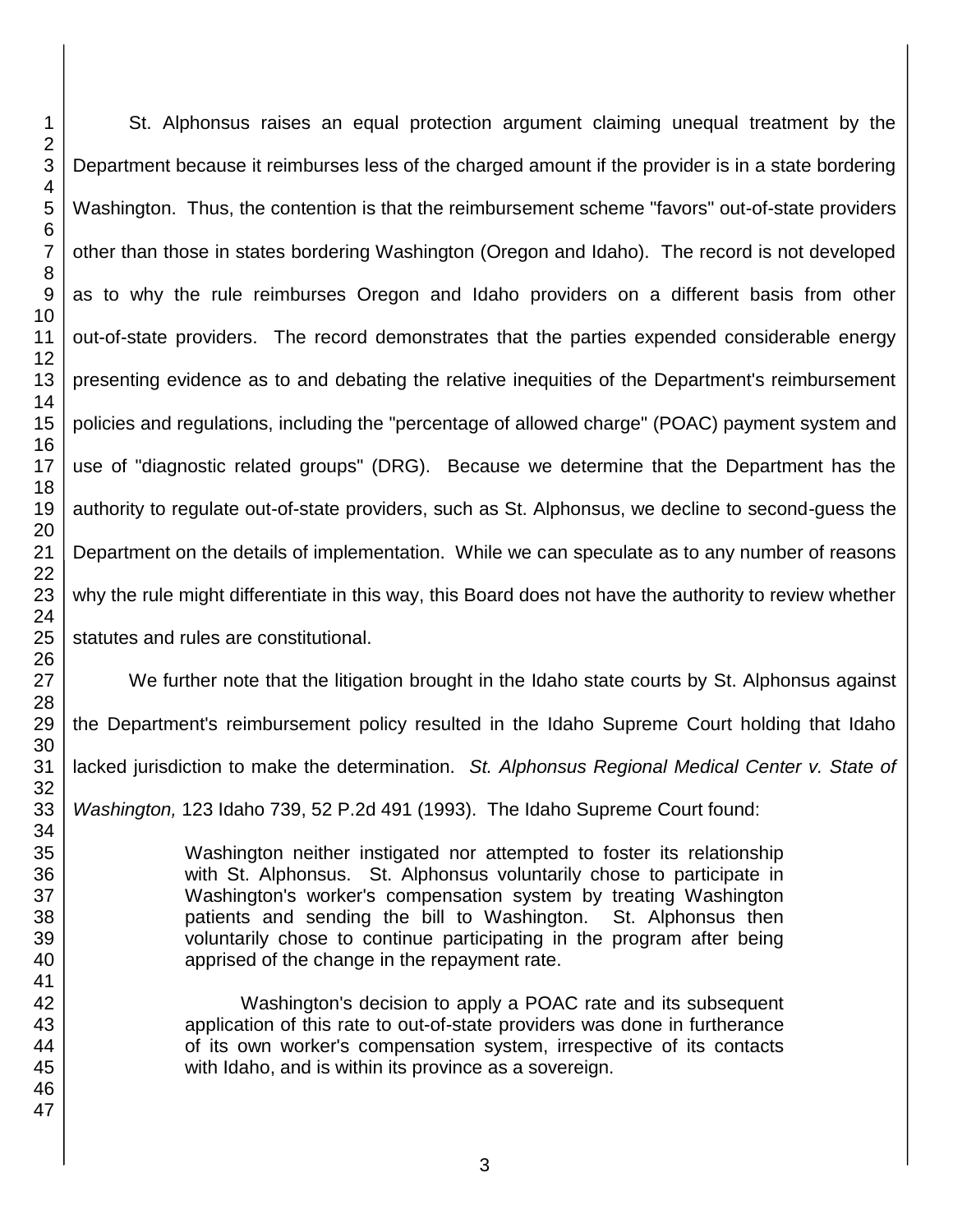We agree with the Idaho Supreme Court that Washington developed and implemented its reimbursement system for out-of-state providers in furtherance of its workers' compensation system. Clearly, the director of the Department is empowered by the Legislature to balance the interest of providing cost effective health care with the interest of not unduly restricting access to that health care for injured workers who may seek treatment outside of Washington State. This broad grant of authority to promulgate rules for providing medical care extends even to citizens who decide to leave the state of Washington. The Legislature is presumed to know that injured Washington workers will on occasion seek treatment beyond the borders of this state. We acknowledge that maintaining the balance between cost effectiveness and access is sometimes a delicate one, especially when the providers are not in the state of Washington. The Department in maintaining that balance, however, is empowered to regulate all providers, whether inside or outside Washington, on all matters pertaining to services provided under RCW 51. The Legislature has specifically determined that services are to be paid at the fee schedule rates. RCW 51.04.030. The Department's regulations are pursuant to a specific delegation of authority and are consistent with the intent of the statute.

The Industrial Insurance Act charges the Department with responsibility for enforcing all provisions of the Act and the rules promulgated under the authority of the Act. Persons injured at work are entitled to receive proper and necessary medical treatment that conforms to accepted standards of good practice within the scope of the medical provider's license, and proper and necessary hospital care and services during the period of the disability resulting from the injury. RCW 51.36.010; and WAC 296-20-01002. The Department is required to supervise the medical, surgical and hospital treatment "to the intent that it may be in all cases efficient and up to the recognized standard of modern surgery." RCW 51.04.020(4). The Department is required to adopt rules governing the type, level and extent of medical care provided to injured workers, and in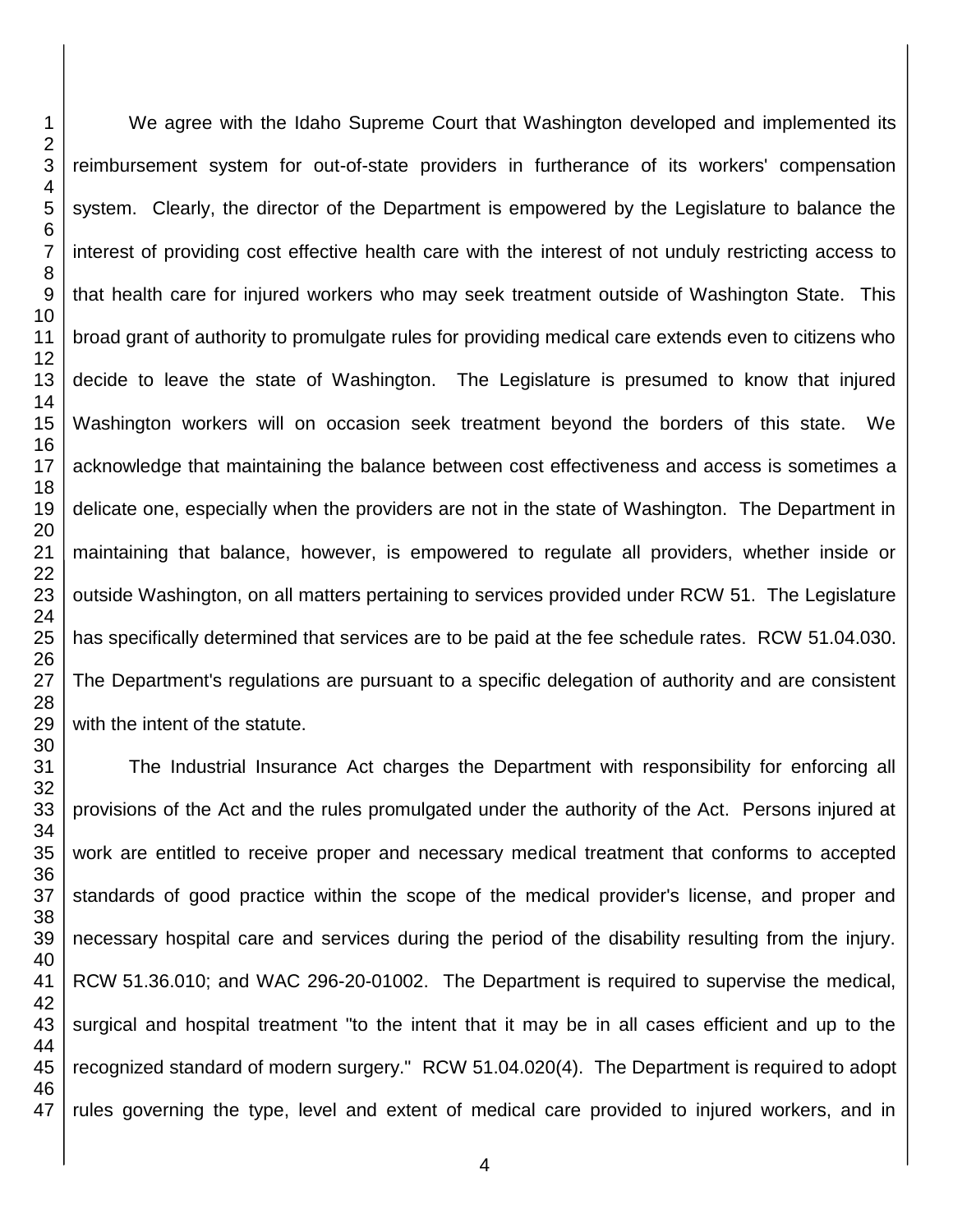| 1                                           | compliance with this mandate has adopted "the medical aid rules," codified at WAC 296-20-010 et                                                |  |  |  |
|---------------------------------------------|------------------------------------------------------------------------------------------------------------------------------------------------|--|--|--|
| $\overline{2}$<br>$\ensuremath{\mathsf{3}}$ | seq.                                                                                                                                           |  |  |  |
| 4                                           |                                                                                                                                                |  |  |  |
| 5                                           | RCW 51.36.080(1) provides:                                                                                                                     |  |  |  |
| 6                                           |                                                                                                                                                |  |  |  |
| $\overline{7}$                              | All fees and medical charges under this title shall conform to the fee                                                                         |  |  |  |
| $\,8\,$<br>9                                | schedule established by the director,.                                                                                                         |  |  |  |
| 10                                          | In establishing fees for medical and other health care services, the                                                                           |  |  |  |
| 11                                          | director shall consider the director's duty to purchase health care in a                                                                       |  |  |  |
| 12                                          | prudent, cost-effective manner without unduly restricting access to                                                                            |  |  |  |
| 13                                          | necessary care by persons entitled to the care. With respect to workers                                                                        |  |  |  |
| 14                                          | admitted as hospital inpatients on or after July 1, 1987, the director shall                                                                   |  |  |  |
| 15                                          | pay for inpatient hospital services on the basis of diagnosis-related                                                                          |  |  |  |
| 16                                          | groups, contracting for services, or other prudent, cost-effective                                                                             |  |  |  |
| 17<br>18                                    | payment method, which the director shall establish by rules adopted in<br>accordance with chapter 34.05 RCW.                                   |  |  |  |
| 19                                          |                                                                                                                                                |  |  |  |
| 20                                          | Hence, every health care provider, defined in statute as "any person, firm, corporation, partnership,                                          |  |  |  |
| 21                                          |                                                                                                                                                |  |  |  |
| 22<br>23                                    | association, agency, institution, or other legal entity providing any kind of services related to the                                          |  |  |  |
| 24                                          | treatment of an industrially injured worker" must, as a condition of payment, adhere to the                                                    |  |  |  |
| 25<br>26                                    | Department's medical aid rules. Similarly, WAC 296-20-020 provides:                                                                            |  |  |  |
| 27                                          |                                                                                                                                                |  |  |  |
| 28                                          | The filing of an accident report or the rendering of treatment to a worker                                                                     |  |  |  |
| 29<br>30                                    | who comes under the department's or self-insurer's jurisdiction, as the<br>case may be, constitutes acceptance of the department's medical aid |  |  |  |
| 31                                          | rules and compliance with its rules and fees.                                                                                                  |  |  |  |
| 32                                          |                                                                                                                                                |  |  |  |
| 33                                          | In short, the Department is charged with the significant responsibility of supervising the care                                                |  |  |  |
| 34                                          |                                                                                                                                                |  |  |  |
| 35                                          | and treatment Washington injured workers receive, ensuring that such treatment is accessible,                                                  |  |  |  |
| 36                                          |                                                                                                                                                |  |  |  |
| 37<br>38                                    | prudent, and cost effective for the state of Washington.                                                                                       |  |  |  |
| 39                                          | We find that the Department has authority to compel compliance of out-of-state providers                                                       |  |  |  |
| 40                                          |                                                                                                                                                |  |  |  |
| 41                                          | with state regulations for the purposes of Title 51 and that the Department's authority to revoke                                              |  |  |  |
| 42                                          |                                                                                                                                                |  |  |  |
| 43                                          | St. Alphonsus' authorization to treat injured workers was within its delegated authority. We also                                              |  |  |  |
| 44                                          |                                                                                                                                                |  |  |  |
| 45<br>46                                    | find that the Department's action to revoke St. Alphonsus' provider number and make St. Alphonsus                                              |  |  |  |
| 47                                          | ineligible to treat Washington injured workers was correct as a factual matter.                                                                |  |  |  |
|                                             |                                                                                                                                                |  |  |  |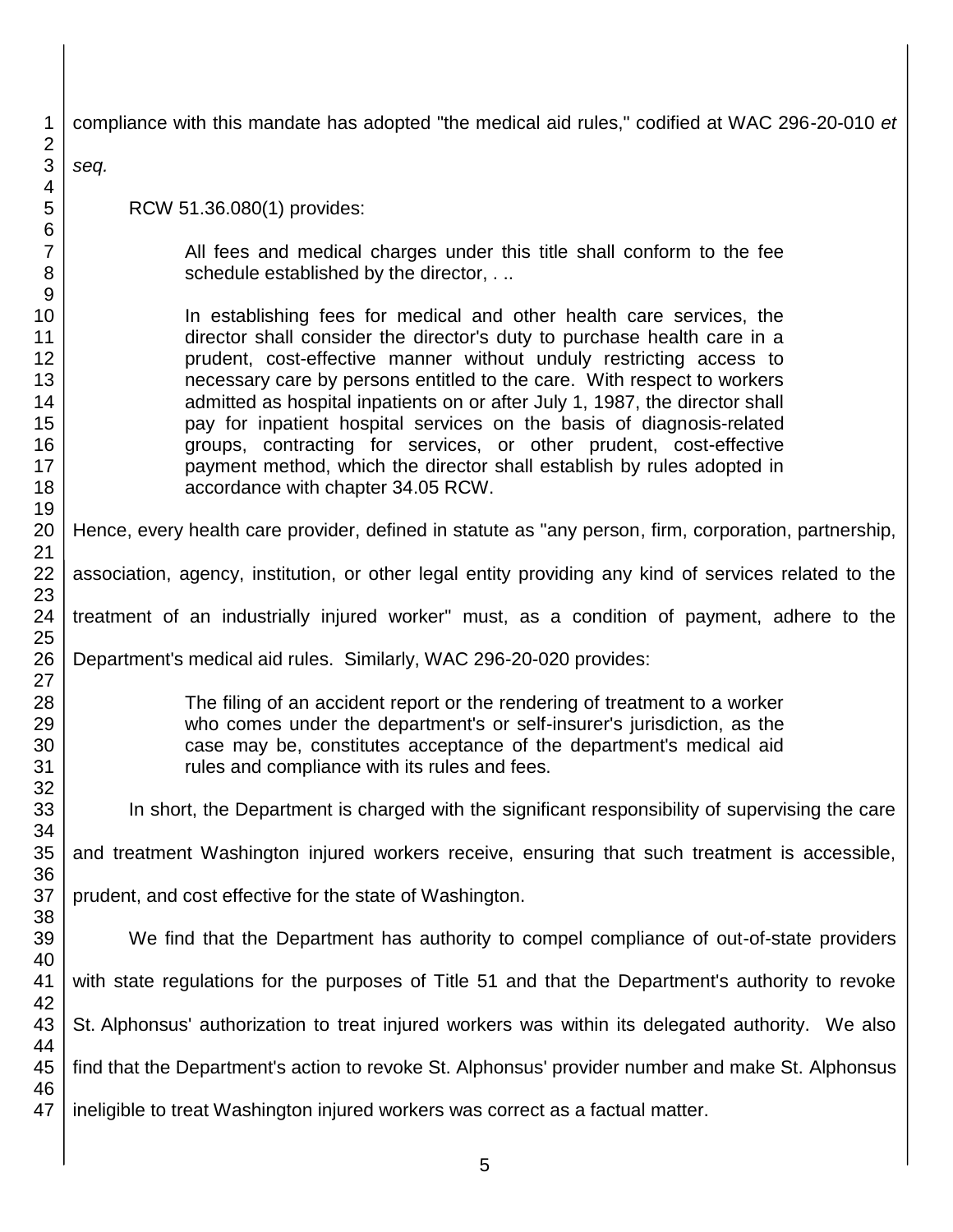A Department decision to revoke a provider's eligibility to treat Washington injured workers and be reimbursed is subject to de novo review based on a preponderance of the evidence since none of the relevant statutes and regulations define the decision making process in terms of being within the "sole discretion" of the director. See: RCW 51.04.030; 51.36.080; 51.36.110; WAC 296-20-015. *See also*, *In re Susan Pleas*, 96 7931 (1998).

In March 1988, St. Alphonsus' general business manager, Stan Farden, completed and returned to the Department a "Provider Application/Notice to Providers" form (Exhibit No. 1). On the returned application form, Mr. Farden excised Department language warning that the rendering of treatment to workers who come under the Department's jurisdiction constitutes acceptance of the medical aid rules and fees. Mr. Farden crossed out the Department's instruction that the provider may not bill workers for services covered by the industrial insurance program or for the difference between the billed and the paid charges, nor for the difference between the provider's customary fee and the Department's fee schedule. Even with these deletions, the Department assigned St. Alphonsus a provider number. In January 1989, Mr. Farden advised the Department that, unless the Department could show that St. Alphonsus was "mandated" by the Department's regulation and reimbursement policies, St. Alphonsus would attempt to bill and collect any unpaid balance of billed charges from injured workers, (Exhibit No. 2). In July of 1989, the Department began paying out-of-state providers based on their new regulatory reimbursement policy. This reimbursement policy was implemented after health care providers, including St. Alphonsus, had been notified of the change. Thereafter, St. Alphonsus, together with the Idaho Hospital Association and other Idaho hospitals, challenged through the Idaho courts the Department's authority to compel compliance with its regulations concerning reimbursement and prohibition of billing injured workers. Between 1989 and 1996, St. Alphonsus billed Washington injured workers for the difference

between amounts billed and paid by the Department, a practice referred to in this record as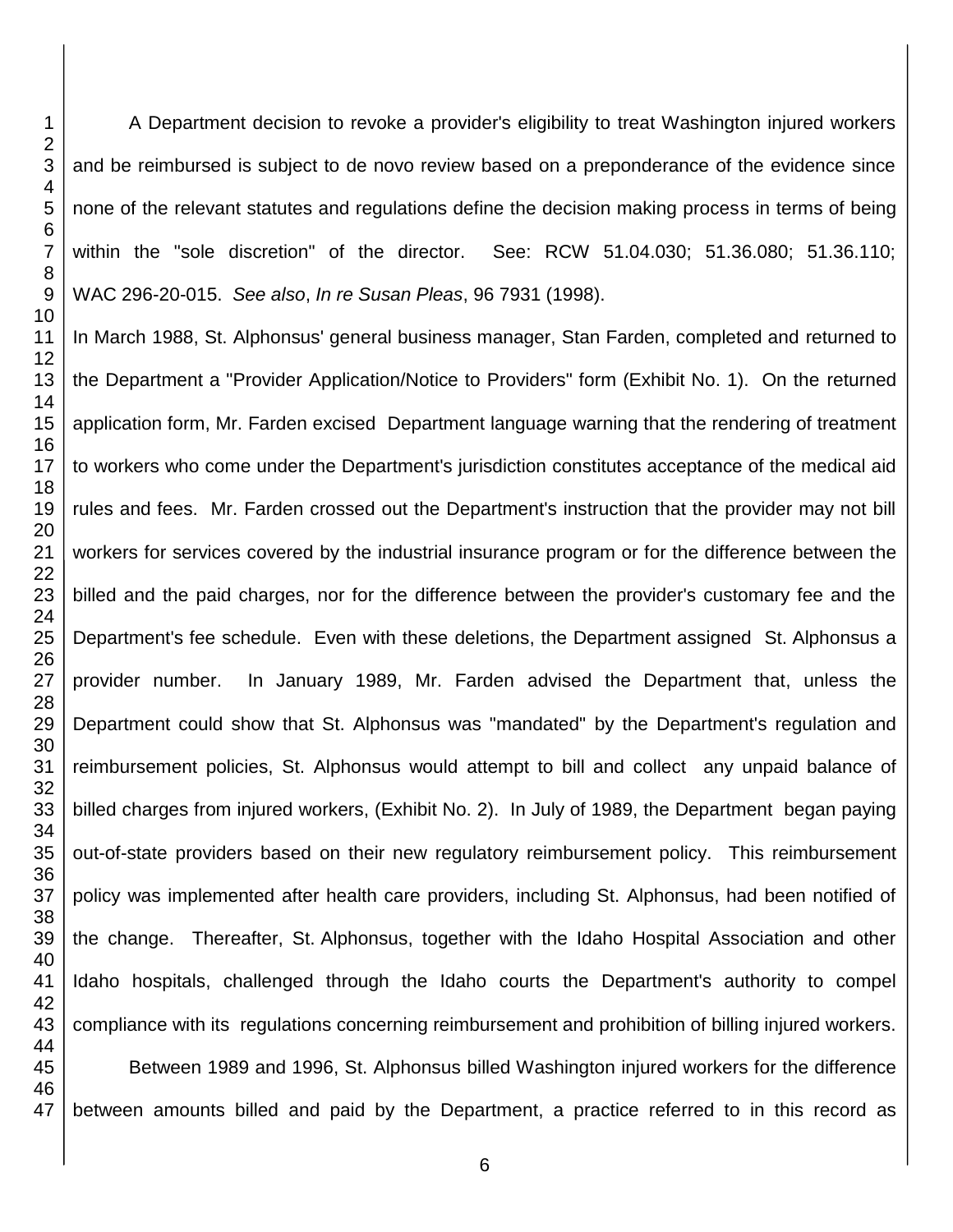"balance billing." St. Alphonsus referred several of these accounts to collection agencies. Prior to 1996, the Department informally attempted to get St. Alphonsus to cease balance billing of injured workers. Mr. Farden testified that he attempted to modify the hospital's computer to postpone balance billing until the question of the Department's authority to regulate Idaho providers was decided by the courts. St. Alphonsus concedes that it did, in fact, bill injured workers after 1996, but argues that they did not violate the Department's regulations prohibiting billing of injured workers because the billings were inadvertent. Nevertheless, St. Alphonsus concedes that it did bill Washington injured workers after 1996.

In its supervisory authority, the Department has the power to revoke a provider's authorization to treat injured workers when a provider bills Washington injured workers. RCW 51.36.110 RCW provides:

> The director of the department of labor and industries or the director's authorized representative shall have the authority to:

> (2) Approve or deny applications to participate as a provider of services furnished to industrially injured workers pursuant to Title 51 RCW; and

> (3) Terminate or suspend eligibility to participate as a provider of services furnished to industrially injured workers pursuant to Title 51 RCW.

 WAC 296-20-015 provides:

. . .

(4) The department as a trustee of the medical aid fund has a duty to supervise provision of proper and necessary medical care that is delivered promptly, efficiently, and economically. The department can deny, revoke, suspend, limit or impose conditions on a health care provider's authorization to treat injured workers under the Industrial Insurance Act. **Reasons for denying issuance of a provider number or imposing any of the above restrictions include, but are not limited to the following:**

. . .

**(h) Billing a worker for**: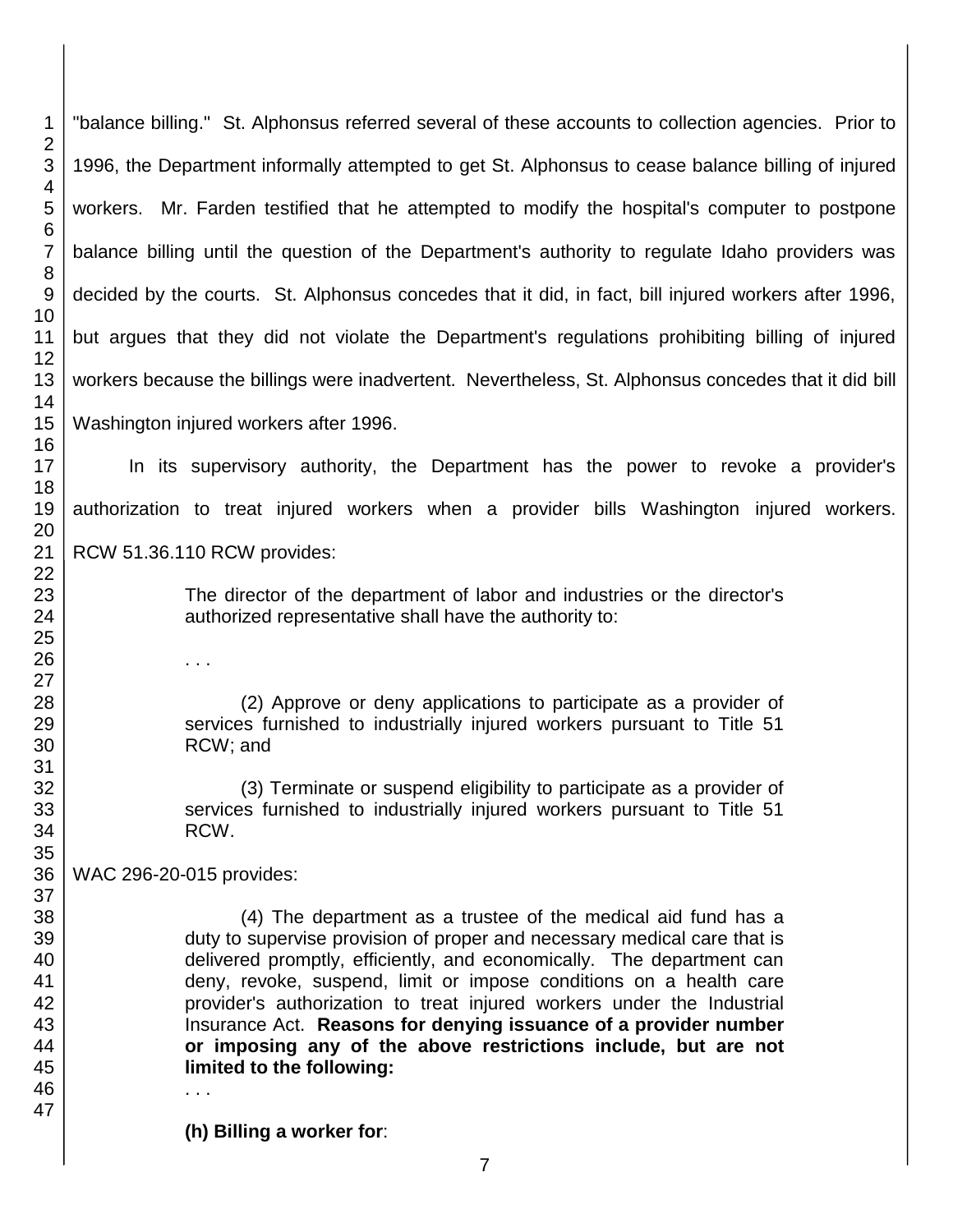| 1               |                                                                                               |  |  |  |
|-----------------|-----------------------------------------------------------------------------------------------|--|--|--|
| $\overline{2}$  | Treatment of an industrial condition for which the<br>(i)                                     |  |  |  |
| 3               | department has accepted responsibility; or                                                    |  |  |  |
| 4               |                                                                                               |  |  |  |
| 5               | (ii)<br>The difference between the amount paid by the                                         |  |  |  |
| $6\phantom{1}6$ | department under the maximum allowable fee set forth in these                                 |  |  |  |
| $\overline{7}$  | rules and any other charge.                                                                   |  |  |  |
| 8               |                                                                                               |  |  |  |
| $\overline{9}$  | (Emphasis added).                                                                             |  |  |  |
| 10<br>11        | Title 51 RCW prohibits injured workers from waiving the benefits of industrial insurance by   |  |  |  |
| 12              |                                                                                               |  |  |  |
| 13              | contract, agreement, rule or regulation. RCW 51.04.060. Section 51.04.030 of the Revised Code |  |  |  |
| 14              |                                                                                               |  |  |  |
| 15              | provides in part that:                                                                        |  |  |  |
| 16              |                                                                                               |  |  |  |
| 17              | (1) The director shall supervise the providing of prompt and                                  |  |  |  |
| 18              | efficient care and treatment, to workers injured during the course of                         |  |  |  |
| 19              | their employment at the least cost consistent with promptness and                             |  |  |  |
| 20              | efficiency,                                                                                   |  |  |  |
| 21              |                                                                                               |  |  |  |
| 22              | $\cdots$                                                                                      |  |  |  |
| 23<br>24        | No service covered under this title  shall be<br>(2)                                          |  |  |  |
| 25              | charged or paid at a rate or rates exceeding those specified in such fee                      |  |  |  |
| 26              | schedule, and no contract providing for greater fees shall be valid as to                     |  |  |  |
| 27              | the excess.                                                                                   |  |  |  |
| 28              |                                                                                               |  |  |  |
| 29              | Further, WAC 296-20-010(6) provides:                                                          |  |  |  |
| 30              |                                                                                               |  |  |  |
| 31              | (6)<br>When a claim has been accepted by the department or                                    |  |  |  |
| 32              | self-insurer, no provider or his/her representative may bill the worker for                   |  |  |  |
| 33              | the difference between the allowable fee and the usual and customary                          |  |  |  |
| 34<br>35        | charge. Nor can the worker be charged a fee, either for interest for                          |  |  |  |
| 36              | completion of forms, related to services rendered for the industrial injury<br>or condition.  |  |  |  |
| 37              |                                                                                               |  |  |  |
| 38              | Specifically for payment of out-of-state providers, WAC 296-20-022 provides in part:          |  |  |  |
| 39              |                                                                                               |  |  |  |
| 40              | Beginning February 1, 1987, providers of health services<br>(1)                               |  |  |  |
| 41              | in the bordering states of Oregon and Idaho shall bill and be paid                            |  |  |  |
| 42              | according to the medical aid rules of the state of Washington.                                |  |  |  |
| 43              |                                                                                               |  |  |  |
| 44              |                                                                                               |  |  |  |
| 45              |                                                                                               |  |  |  |
| 46              |                                                                                               |  |  |  |
| 47              |                                                                                               |  |  |  |
|                 |                                                                                               |  |  |  |
|                 | Ω                                                                                             |  |  |  |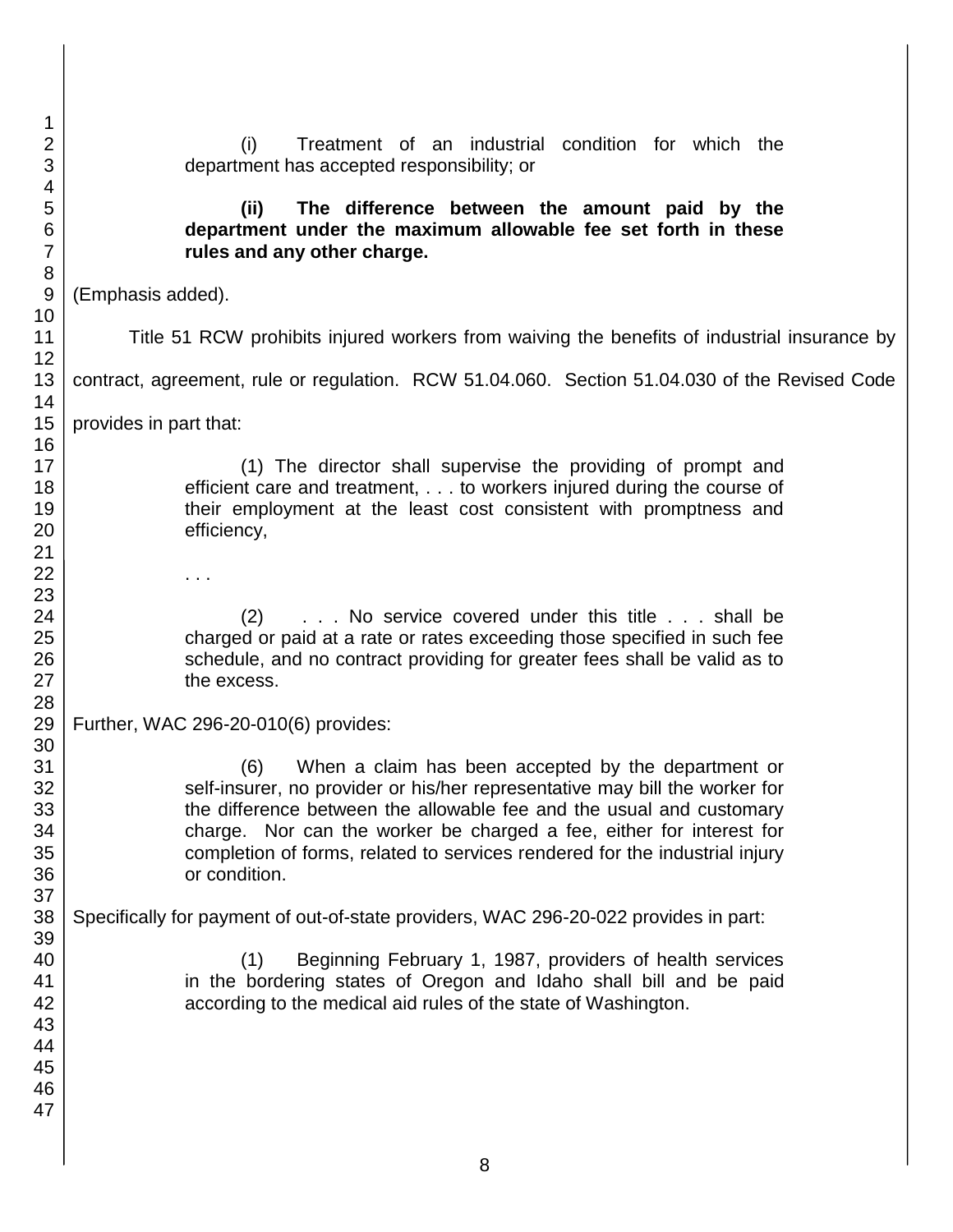. . .

(2) Providers of health services in other states and other countries shall be paid at rates which take into account:

(a) Payment levels allowed under the State of Washington medical aid rules;

(b) Payment levels allowed under workers compensation programs in the provider's place of business; and

(c) The usual, customary, and reasonable charges in the provider's state of business.

(3) In all cases these payment levels are the maximum allowed to providers of health services to workers. Should a health services provider's charge exceed the payment amount allowed under the state of Washington medical aid rules, the provider is prohibited from charging the injured worker for the difference between the provider's charge and the allowable rate. Provider's violating this provision are ineligible to treat injured workers as provided by WAC 296-20-015 and are subject to other penalties.

(5) Out-of-state hospitals will be paid according to WAC 296-23A-165.

The statute and rules repeatedly emphasize that a provider of services to an injured worker may not bill a worker for the difference between the amount paid by the Department and the amount billed by the provider. While revoking a provider number might seem a drastic action by the Department, it was the only feasible action available when St. Alphonsus claimed it was not subject to the Department's medical aid rules and continued to violate a clear mandate of the Act. The attempts made by St. Alphonsus to postpone its balance billing of injured workers until the litigation was resolved were insufficient to prevent bills from being sent to injured workers.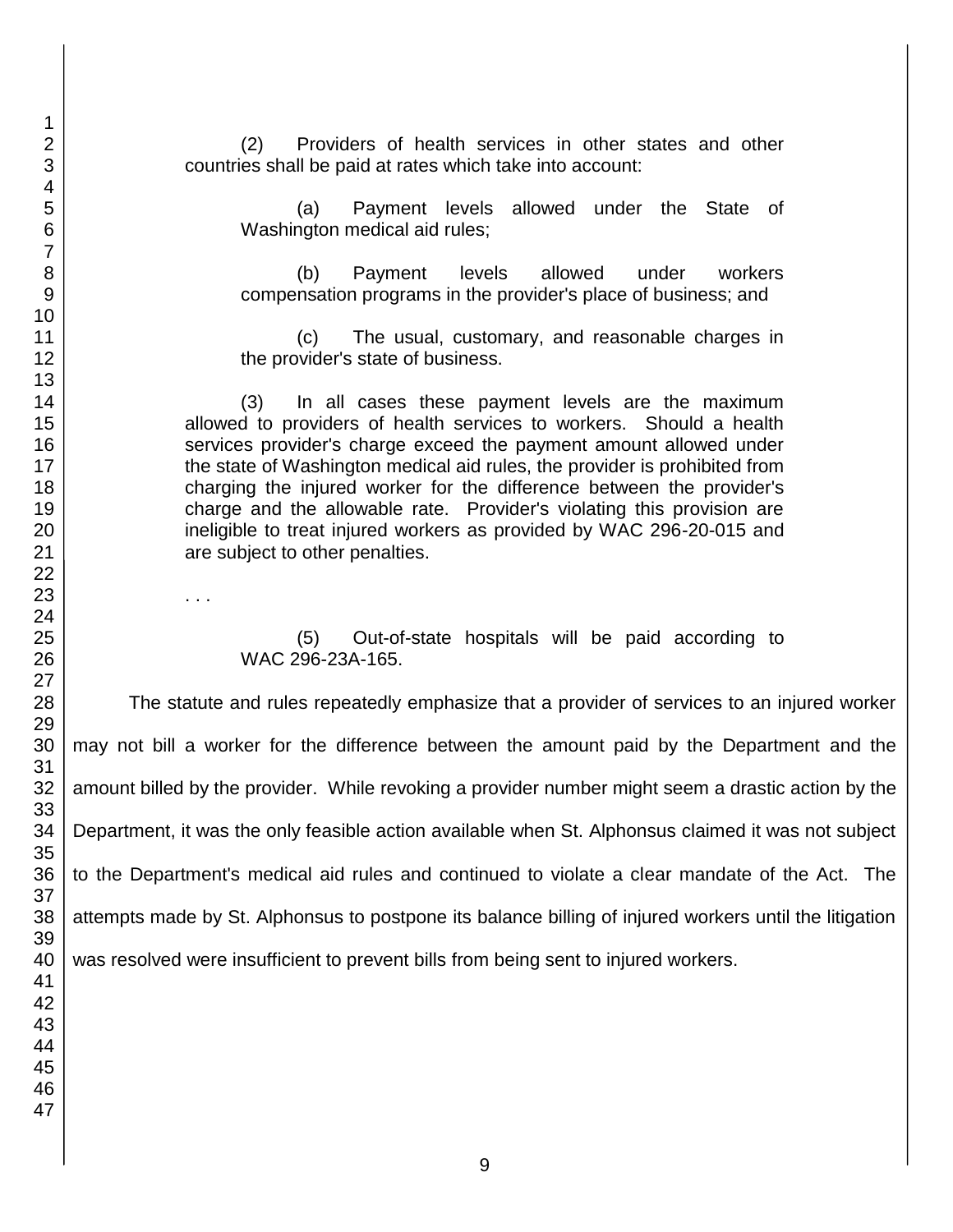We are mindful that the long litigation process undertaken by St. Alphonsus in this appeal may have left Washington injured workers who have received treatment at St. Alphonsus not knowing whether the Department will be responsible for paying the hospital's charges for treatment of covered conditions. And, although the record demonstrates that the Department has consistently evidenced concern that injured Washington workers who have sought treatment with this provider not be "balance billed," we recognize that in the absence of a provider number, St. Alphonsus will have no alternative but to bill injured workers **directly**. We recognize also that some Washington workers may, in fact, have little choice with whom to seek treatment under certain circumstances (such as, a requirement for emergency treatment). We strongly encourage the Department to institute a process to ensure that Washington workers who seek treatment from a provider that has no contracted relationship with the Department, are protected from having to pay for any portion of billed services or ultimately being turned over to collection agencies, a result that would be anathema to the concept of sure and certain relief.

## **FINDINGS OF FACT**

- 1. On July 1, 1996, the Department of Labor and Industries issued an order pursuant to WAC 296-20-015(4)(h)(ii) terminating St. Alphonsus' eligibility to participate as a provider of services, or to be paid under any provider number for service provided to workers covered under Title 51, RCW because St. Alphonsus billed or attempted to bill injured workers for the difference between the allowable fee and usual and customary charge in violation of the WAC. On July 5, 1996, the Board of Industrial Insurance Appeals received a Notice of Appeal from St. Alphonsus Regional Medical Center of the Department order dated July 1, 1996. The appeal was granted by the Board on August 2, 1996, and assigned Docket No. 96 P051.
- 2. St. Alphonsus Regional Medical Center, located in Boise, Idaho, treated Washington injured workers for medical conditions covered under the Washington Industrial Insurance Act from 1984 through 1996. On March 4, 1988, St. Alphonsus applied to the Washington State Department of Labor and Industries for a Provider Number and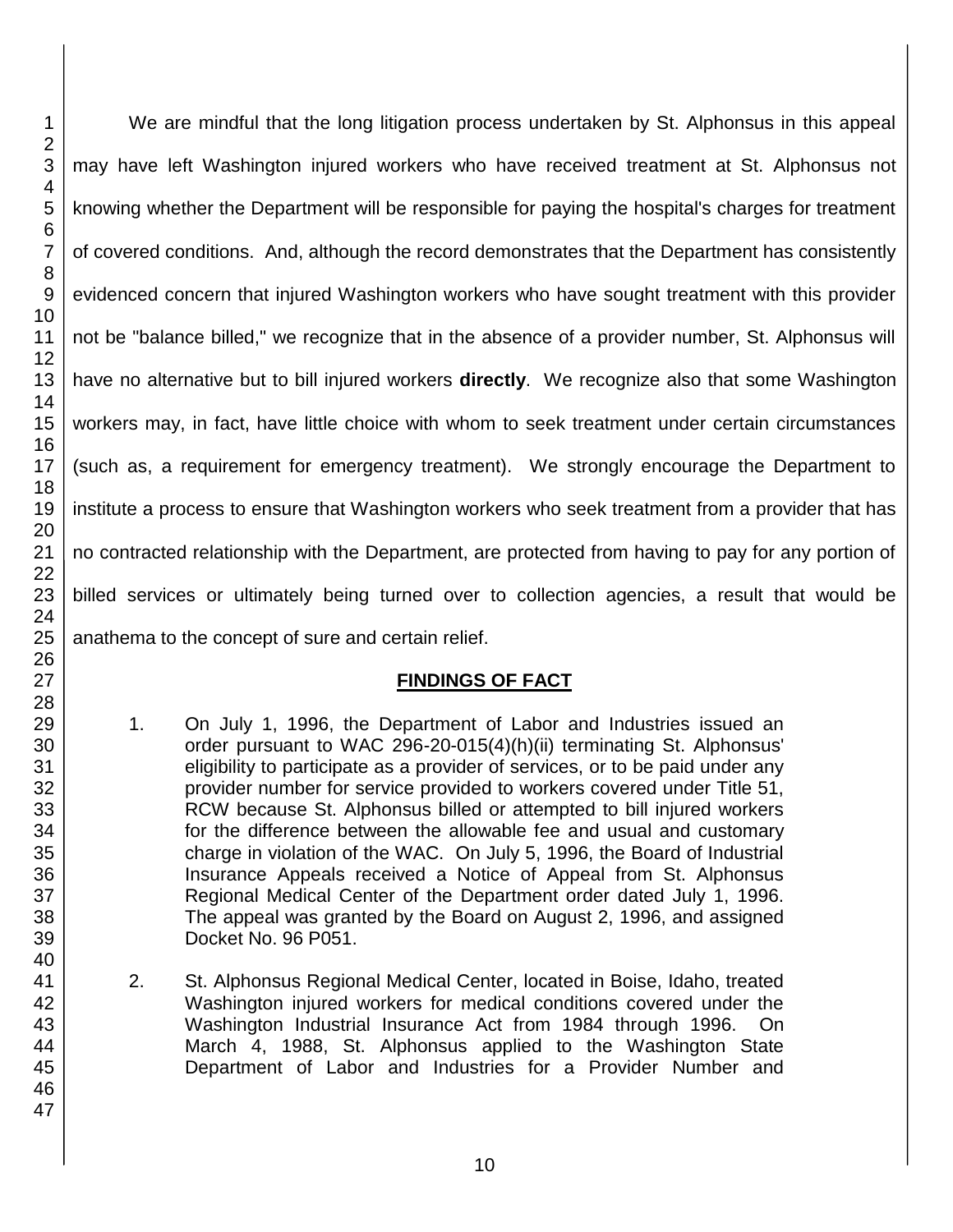permission to treat Washington injured workers who sought treatment at the Boise, Idaho facility. The Department issued St. Alphonsus provider number 26199, and thereafter St. Alphonsus applied for reimbursement from the Department for services provided. The application/notice explained that payments would be made according to the Medical Aid rules and that providers must accept payment by the Department as sole and complete remuneration for services. It further explained that providers could not bill workers for services covered by the industrial insurance system or for the difference between the billed and paid charges. Stan Farden, general manager of the business office at St. Alphonsus, signed the application, although he excised portions of the application he objected to concerning the prohibition from balance billing injured workers.

3. During the period 1988 through 1996, St. Alphonsus Regional Medical Center periodically balanced billed Washington injured workers for services provided that were covered by the Washington Industrial Insurance Act. In Idaho courts, legal action was brought by St. Alphonsus and other hospitals located in Idaho against the Department to require reimbursement at the levels charged for services rendered. While the litigation was pending, Stan Farden sought to modify St. Alphonsus' computerized billing procedure to postpone the billings sent to Washington injured workers, although due to error, the balance billing of injured workers occurred in several instances.

## **CONCLUSIONS OF LAW**

- 1. The Board of Industrial Insurance Appeals has jurisdiction over the parties and the subject matter of this appeal.
- 2. The Washington Department of Labor and Industries administers Title 51, assuring that persons injured at work covered by the Washington Industrial Insurance Act receive proper and necessary medical treatment, and proper and necessary hospital care and services pursuant to RCW 51.36.010. St. Alphonsus violated Title 51 and the Washington Administrative Code, including 296-20-010(6) and 296-20- 022(3).
- 3. The Department of Labor and Industries has the authority, pursuant to RCW 51.04.020, 51.04.030 and 51.36.080, to regulate out-of-state medical providers that treat injured Washington workers.

1